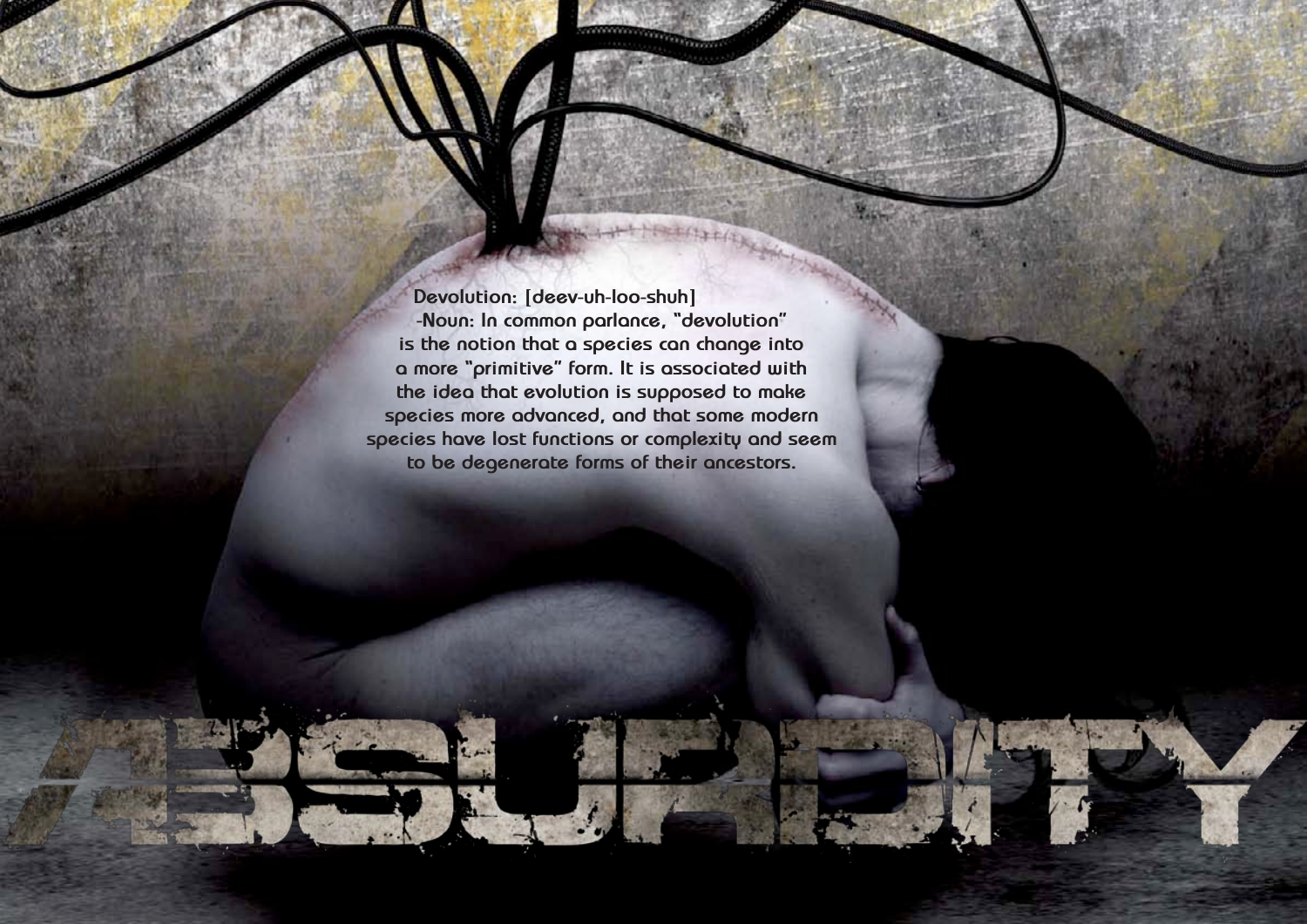

## written by daniel källmalm photos: press photos published on 12/12-2011

rench band Absurdity call their first album 'D:/ Evolution', it is a story be what the band is suggesting that we are seeing in today's society. We had the fortune to ask the band some question about their album and about the band, their history and all things absurd perhaps.

Funch band Absurdity evolved according to the band.<br>
call their first album 'D:/ This evolvement has meant that<br>
Evolution', it is a story the sound is more approaching<br>
of the opposite of what a more of a hardcore, grindc of the opposite of what a more of a hardcore, grindcore angry and pure, but this is only then it was more straight ahead death metal but over the years and with line up changes this has evolved according to the band. This evolvement has meant that the sound is more approaching industrial stuff in order to create

band, it begun back in 2002 which

We start with the history of the French philosopher Albert will be ten years ago next year and between Human being and the the more extreme genre, or the - The Myth of Sisyphus, by Camus, about the relation

it begun in a different form. Back

The song writing is inspired by more or less everything but things mentioned is medias, movies, music, video games and then they have their favourite hate monger which is consumer society and human behaviour. Their musical inspirations are is said to be quite classical band of **Example the stationary of the complete the stationary of the stationary of the stationary of the band describes it, and unitying. It is explained to me.<br>
However the band describes it be the band of proverful, prover the** 

an own musical identity. For me the name Absurdity could tell of something absurd but the name is derived from a philosophers mind I am told.

The album called 'D:/<br>Evolution' is the band's<br>first real album, they<br>self-produced two EPs<br>before coming to this album. It is Evolution' is the band's first real album, they self-produced two EPs according to the band is reflecting perfectly their will, it shows a meltdown of exactly what they

World. A way for someone to give sense to his life, while his acts sometimes drive him to the Absurd, it is explained to me. And their music is best described as:

- I would say: full of energy, my point of view.

> So, according to the band this today:throughpictures, screens,... - Devolution , (to be precise "D:\Evolution" like a computer datafile) is how we see the World

band describes it.

- Such bands as Sepultura, Machine Head, Cannibal Corpse, Fear Factory, Pantera, Napalm Death, Ministry and many more. But we do also like more modern new stuff, and try something technology. new.

"kings of metal" of the 90s as the want to hear and play. Something is something that happens, a bands, et we do like to listen to modern world and the relation to Majestically prophetic album metal, powerful, precise, angry negative evolution is something and unifying. It took them a affecting humans and the title while to reach that position with changing line ups and so on but now that they have they wanted to speak of humans in the

> - What we basically wanted to show on this album, is how do man survive in his Urban jungle, the different languages he has to learn through the new communications, and how to deal with this abject misery and despair that man feels in his urban prison.

'D:/Evoloution' is to mimic the name of a computer file as it is thanks to the machines they think this is happening. In the by Styx called 'Kilroy was here' there is a clever text line in the song *Mr Roboto* speaking of this: "Machines to save our lives, machines dehumanise", and this is more or less the same as Absurdity talks about.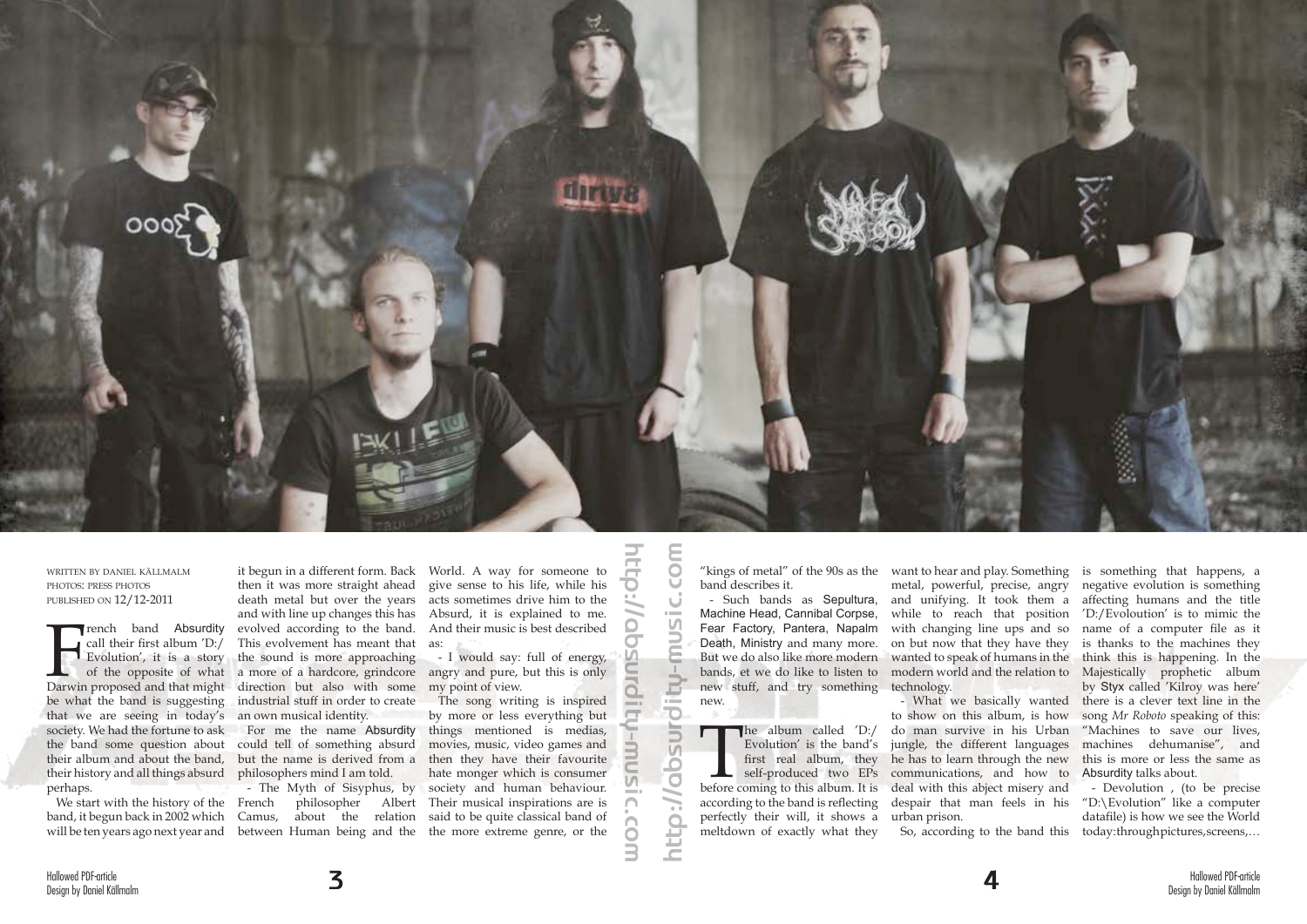



and what do we see? Violence, conflicts, war, misery,…Again and again. New technologies are supposed to connect people; instead, it is tearing the world apart. New machines and new communications are opening a gulf between real life and virtual reality. So, to us, this looks more communications are opening a like a regression, a..D-Evolution.

It can also be read that information in the promotional information and it reads like this: "Everything is going too fast. Machines replace Humans. Mass overconsuming is exhausting our Planet. The Earth is rumbling. No hope for future generations,

The band say that they are pleased with the album, satisfied for a first album, in fact they are proud of what they have done. Before they pleased with the album, satisfied for a first album, in fact they are proud of have always had the need to hold back and to compromise just like all do-it yourself band has to do, the lack of finances and problem with sound production has been a problem, for this album they gave themselves the means to do it like they wanted.

because Mankind evolution is going backward.… As watchers of human madness, we are helpless against our specie self-destructive behavior. New technologies are supposed to connect people; instead, it is tearing the world apart. New machines and new gulf between real life and virtual reality, By growing up too fast, we started a regression, a turning in on ourselves, locked in our technology cage, snug in our ideas of self-proclaiming leaders of the living species hierarchy, giving ourselves the right to alter Mother Earth or cosmic laws."

ave excellent feedbacks. As the bourdity have been coord is just out in the other playing a few shows uropean countries, we will have live in order to promote wait to give an answer.<br>There were very few reviews been throug playing a few shows live in order to promote this album, they have

- We were rewriting the songs to give them a proper identity. Also, we have the opportunity to work with Mr. Varga at Supersize Recordings Studios (Budapest,

Hungary), who could understand what we were aiming for, and give us the sound we were expecting for this record. Real massive sound for the strings, Drums ahead, and all the ambition we wanted to give to the vocals and Hallowed seeing good potential as well so maybe the European samples parts.

band which is France it according to the band seems like the fans live energy they have on stage according to the band.

- We heard many times that the record is the favourite of some metal heads, which makes us

proud.

appreciate the band and that the great support from the Medias, have to tell. has transcribed well to the album gave excellent feedbacks. As the media as well which makes the band really proud. We were and most of the National press record is just out in the other European countries, we will have to wait to give an answer.

In the home country of the album has not really been out as well, with the little statistical In France the response have net after reviews of this album been really good from the as well so it is a bit few to draw quite positive ourselves here at have been with a positive touch in the band's music, but the reviews can be said to be positive that long in the rest of Europe yet. material there is that I can find - In France, the record grabs a now it seems so but time will to be found when browsing the any conclusions from but none of them has been negative and they